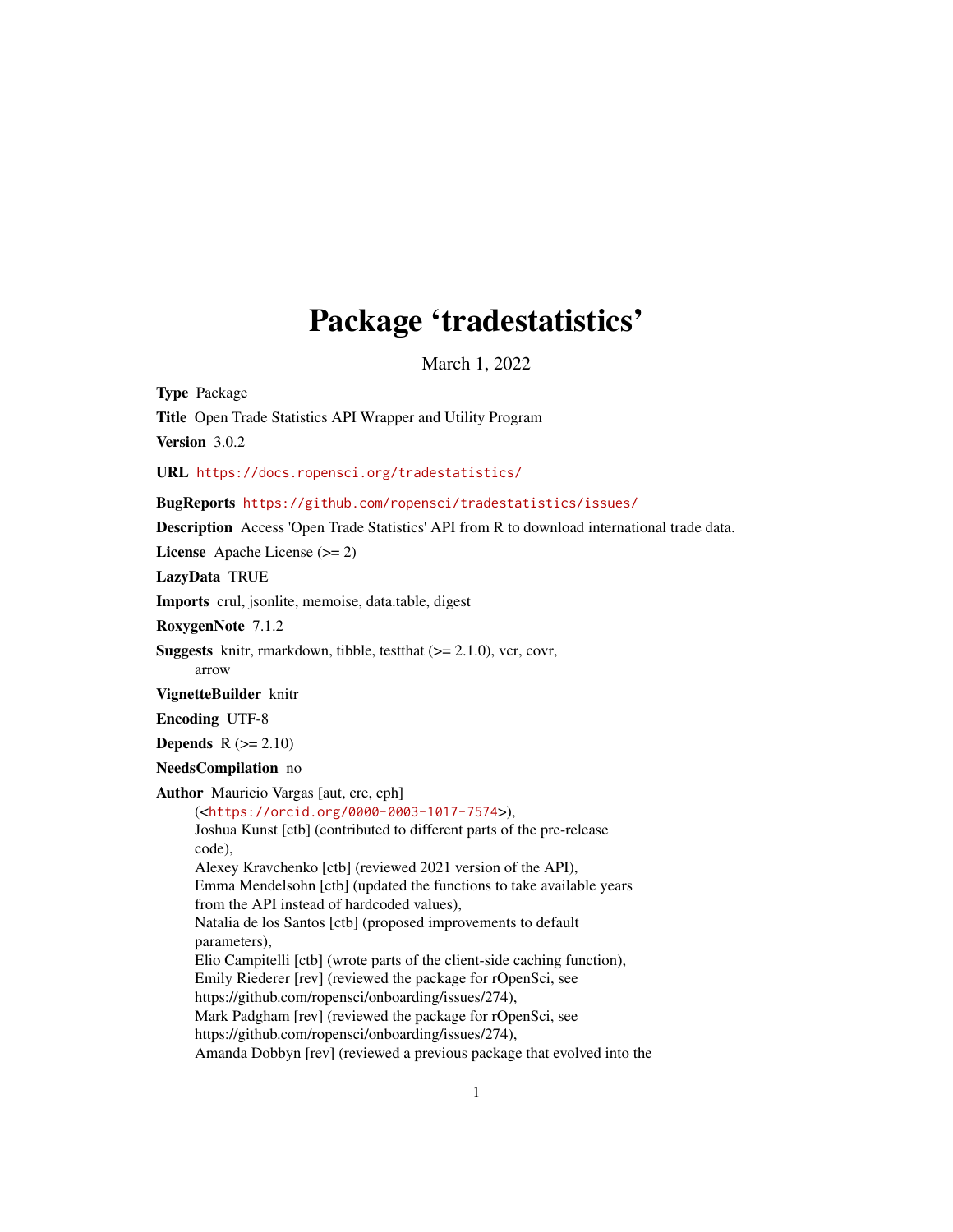current package for rOpenSci, see https://github.com/ropensci/onboarding/issues/217), Jorge Cimentada [rev] (reviewed a previous package that evolved into the current package for rOpenSci, see https://github.com/ropensci/onboarding/issues/217), UN Comtrade [dtc], The World Bank [dtc]

Maintainer Mauricio Vargas <mavargas11@uc.cl> Repository CRAN Date/Publication 2022-03-01 18:20:02 UTC

### R topics documented:

|       | ots commodities $\ldots \ldots \ldots \ldots \ldots \ldots \ldots \ldots \ldots \ldots \ldots \ldots \ldots$ |
|-------|--------------------------------------------------------------------------------------------------------------|
|       |                                                                                                              |
|       |                                                                                                              |
|       |                                                                                                              |
|       |                                                                                                              |
|       |                                                                                                              |
|       |                                                                                                              |
|       |                                                                                                              |
|       |                                                                                                              |
|       |                                                                                                              |
| Index |                                                                                                              |

ots\_commodities *A table of official commodity names from the Harmonized System rev 2007 (HS07, also known as H3)*

#### Description

Provides official commodity, group and section codes and names taken from the United Nations official sources. This data is used by the functions provided within this package to complement the data obtained from the API.

#### Usage

ots\_commodities

#### Format

A data frame with 5151 observations on the following 6 variables.

commodity\_code Code of every commodity (e.g. 010110)

commodity\_fullname\_english HS commodity names (e.g. 'Horses, asses, mules and hinnies; live, pure-bred breeding animals')

<span id="page-1-0"></span>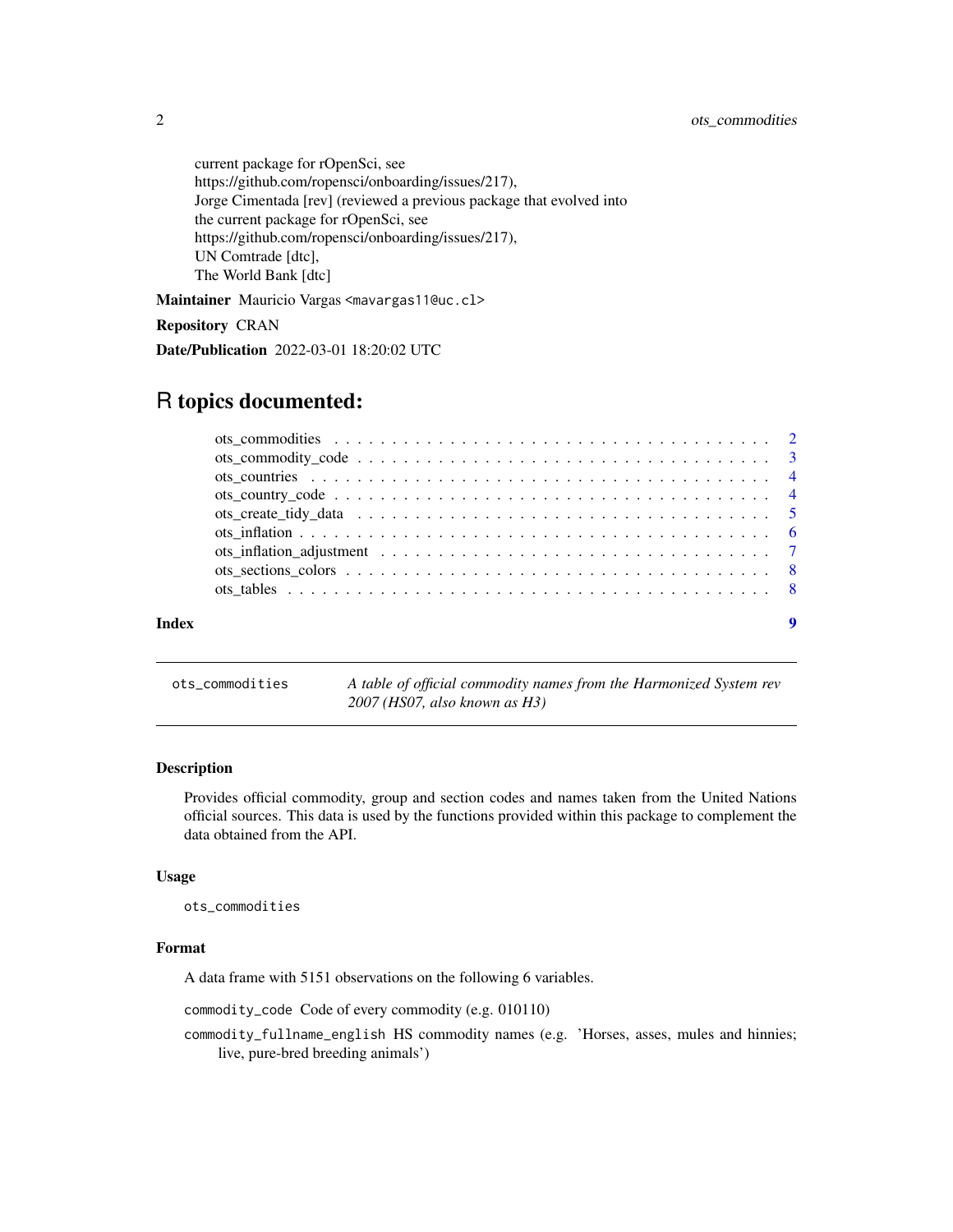<span id="page-2-0"></span>group\_code Group code (e.g. 01) group\_fullname\_english Group name (e.g. 'Animals; live') section\_code Section code (e.g. 01) section\_fullname\_english Section name (e.g. 'Live animals and animal products')

#### Examples

ots\_commodities

| ots_commodity_code | String matching of official commodity/group names and Harmonized |
|--------------------|------------------------------------------------------------------|
|                    | System (HS) codes according to the United Nations nomenclature   |

#### Description

Takes a text string and searches within the package data for all matching commodity codes in the context of valid API commodity codes.

#### Usage

ots\_commodity\_code(commodity = NULL, group = NULL)

#### Arguments

| commodity | A text string such as "Animals", "COPPER" or "fruits". |
|-----------|--------------------------------------------------------|
| group     | A text string such as "meat", "FISH" or "Dairy".       |

#### Value

A tibble with all possible matches (no uppercase distinction) showing the commodity name and commodity code

#### Examples

```
ots_commodity_code(commodity = "ANIMALS ")
ots_commodity_code(group = " fish")
ots_commodity_code(commodity = "Milk", group = "Dairy")
```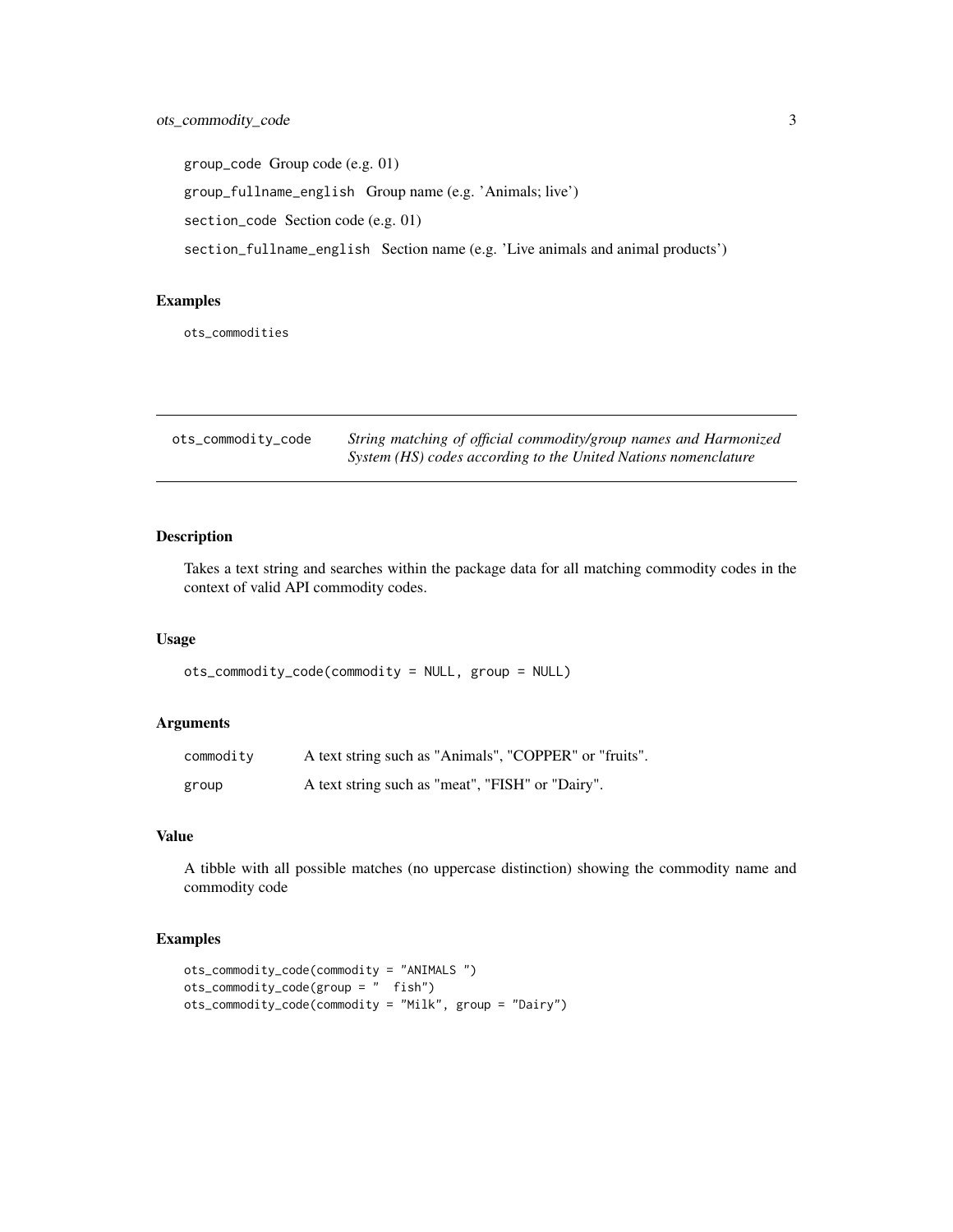<span id="page-3-0"></span>

#### Description

Provides official codes taken from the United Nations official sources. This data is used by the functions provided within this package to validate user parameters and add both product and country text columns to the data, therefore reducing the number of API calls and the time to generate the requested data.

#### Usage

ots\_countries

#### Format

A data frame with 254 observations on the following 6 variables.

country\_iso ISO code of the country (e.g. "chl" means Chile)

country\_name\_english Country name (e.g. Germany)

country\_fullname\_english Country name with indications (e.g. Germany (former Federal Republic of Germany until 1990))

continent\_id Numeric id of the continent where the country belongs to

continent Continent where the country belongs to

eu28\_member Dummy variable such that 1 means "belongs to EU-28 group" and 0 otherwise \

#### Examples

ots\_countries

| ots_country_code | String matching of official country names and ISO-3 codes according |
|------------------|---------------------------------------------------------------------|
|                  | to the United Nations nomenclature                                  |

#### Description

Takes a text string and searches within the package data for a country code in the context of valid API country codes.

#### Usage

ots\_country\_code(countryname = NULL)

#### Arguments

countryname A text string such as "Chile", "CHILE" or "CHL".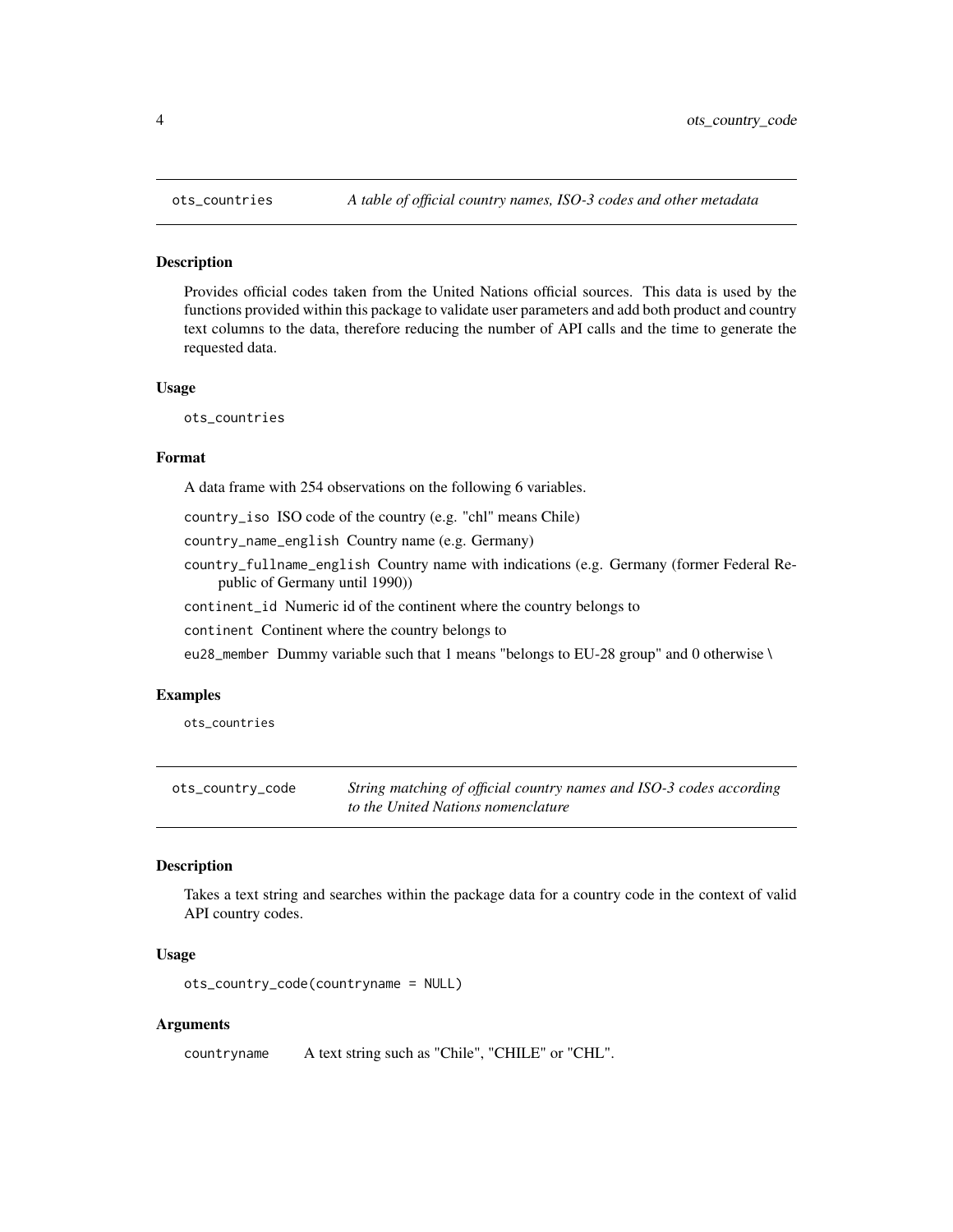#### <span id="page-4-0"></span>Value

A single character if there is a exact match (e.g. ots\_country\_code("Chile")) or a tibble in case of multiple matches (e.g. ots\_country\_code("Germany"))

#### Examples

```
ots_country_code("Chile ")
ots_country_code("america")
ots_country_code("UNITED STATES")
ots_country_code(" united_")
```
ots\_create\_tidy\_data *Downloads and processes the data from the API to return a humanreadable tibble*

#### Description

Accesses api.tradestatistics.io and performs different API calls to transform and return tidy data.

#### Usage

```
ots_create_tidy_data(
  years = 2019,
  reporters = "all",
  partners = "all",commodities = "all",
  table = "yr",
  max\_attemps = 5,use_cache = FALSE,
  file = NULL,
  use_localhost = FALSE
)
```
#### Arguments

| years       | Year contained within the years specified in api.tradestatistics.io/year_range (e.g.<br>$c(2002, 2004), c(2002, 2004)$ or 2002). Default set to 2019. |
|-------------|-------------------------------------------------------------------------------------------------------------------------------------------------------|
| reporters   | ISO code for reporter country (e.g. "chl", "Chile" or c("chl", "Peru")).<br>Default set to "all".                                                     |
| partners    | ISO code for partner country (e.g. "ch1", "Chile" or c("ch1", "Peru")). De-<br>fault set to "all".                                                    |
| commodities | HS commodity codes (e.g. "0101", "01" or search matches for "apple") to<br>filter commodities. Default set to "all".                                  |
| table       | Character string to select the table to obtain the data. Default set to yr (Year -<br>Reporter). Run ots_tables in case of doubt.                     |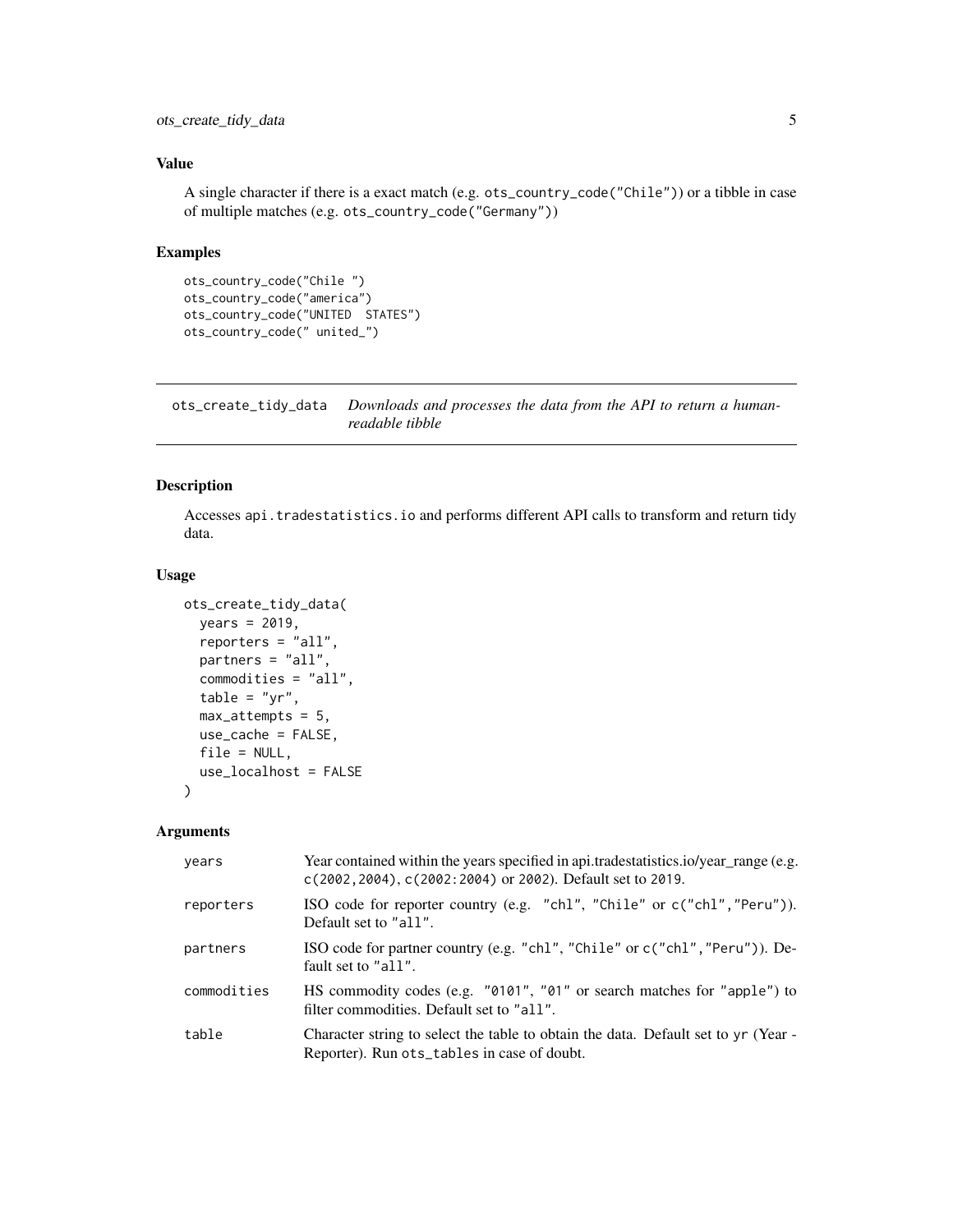<span id="page-5-0"></span>

| max_attempts  | How many times to try to download data in case the API or the internet connec-<br>tion fails when obtaining data. Default set to 5.                           |
|---------------|---------------------------------------------------------------------------------------------------------------------------------------------------------------|
| use_cache     | Logical to save and load from cache. If TRUE, the results will be cached in<br>memory if file is NULL or on disk if 'file' is not NULL. Default set to FALSE. |
| file          | Optional character with the full file path to save the data. Default set to NULL.                                                                             |
| use_localhost | Logical to determine if the base URL shall be local host instead of api.tradestatistics.io.<br>Default set to FALSE.                                          |

#### Value

A tibble that describes bilateral trade metrics (imports, exports, trade balance and relevant metrics such as exports growth w/r to last year) between a reporter and partner country.

#### Examples

```
## Not run:
# The next examples can take more than 5 seconds to compute,
# so these are just shown without evaluation according to CRAN rules
# Run `ots_countries` to display the full table of countries
# Run `ots_commodities` to display the full table of commodities
# What does Chile export to China? (2002)
ots_create_tidy_data(years = 2002, reporters = "chl", partners = "chn")
# What can we say about Horses export in Chile and the World? (2002)
ots_create_tidy_data(years = 2002, commodities = "010110", table = "yc")
ots_create_tidy_data(years = 2002, reporters = "chl", commodities = "010110", table = "yrc")
# What can we say about the different types of apples exported by Chile? (2002)
ots_create_tidy_data(years = 2002, reporters = "chl", commodities = "apple", table = "yrc")
## End(Not run)
```
ots\_inflation *A table with world weigthed mean inflation since 2000*

#### Description

Provides year to year inflations value to be applied as a conversion rate to express dollars of year Y1 as dollars of year Y2. This dataset is provided to be used with ots\_inflation\_adjustment that converts units forwards and backwards in time.

#### Usage

```
data("ots_inflation")
```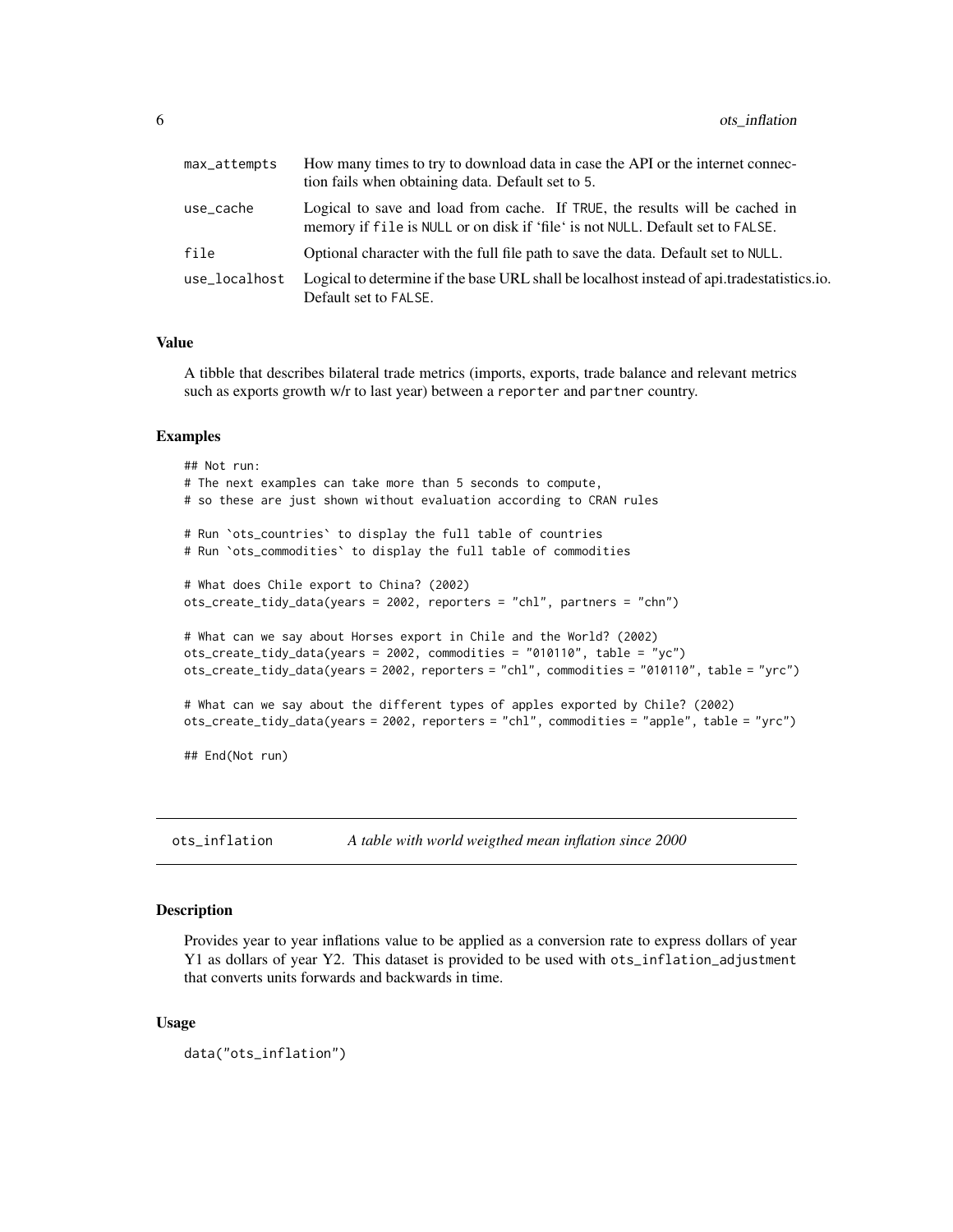#### <span id="page-6-0"></span>Format

A data frame with 20 observations on the following 3 variables.

from Integer values in the range 2000-2019

to Integer values in the range 2001-2020

conversion\_factor Numeric value expressed as one plus 1-year inflation

#### Examples

ots\_inflation

ots\_inflation\_adjustment

*Expresses tidy data from the API in dollars of a reference year*

#### Description

Uses inflation records from The World Bank to convert trade records and express them in dollars of the same year.

#### Usage

```
ots_inflation_adjustment(trade_data = NULL, reference_year = NULL)
```
#### Arguments

| trade data | A tibble obtained by using ots_create_tidy_data. Default set to NULL.                               |
|------------|-----------------------------------------------------------------------------------------------------|
|            | reference_year Year contained within the years specified in api.tradestatistics.io/year_range (e.g. |
|            | 2010). Default set to NULL.                                                                         |

#### Examples

```
## Not run:
# The next example can take more than 5 seconds to compute,
# so this is shown without evaluation according to CRAN rules
# Convert dollars of 2010 to dollars of 2000
d <- ots_create_tidy_data(years = 2010, reporters = "chl", partners = "chn")
ots_inflation_adjustment(trade_data = d, reference_year = 2000)
## End(Not run)
```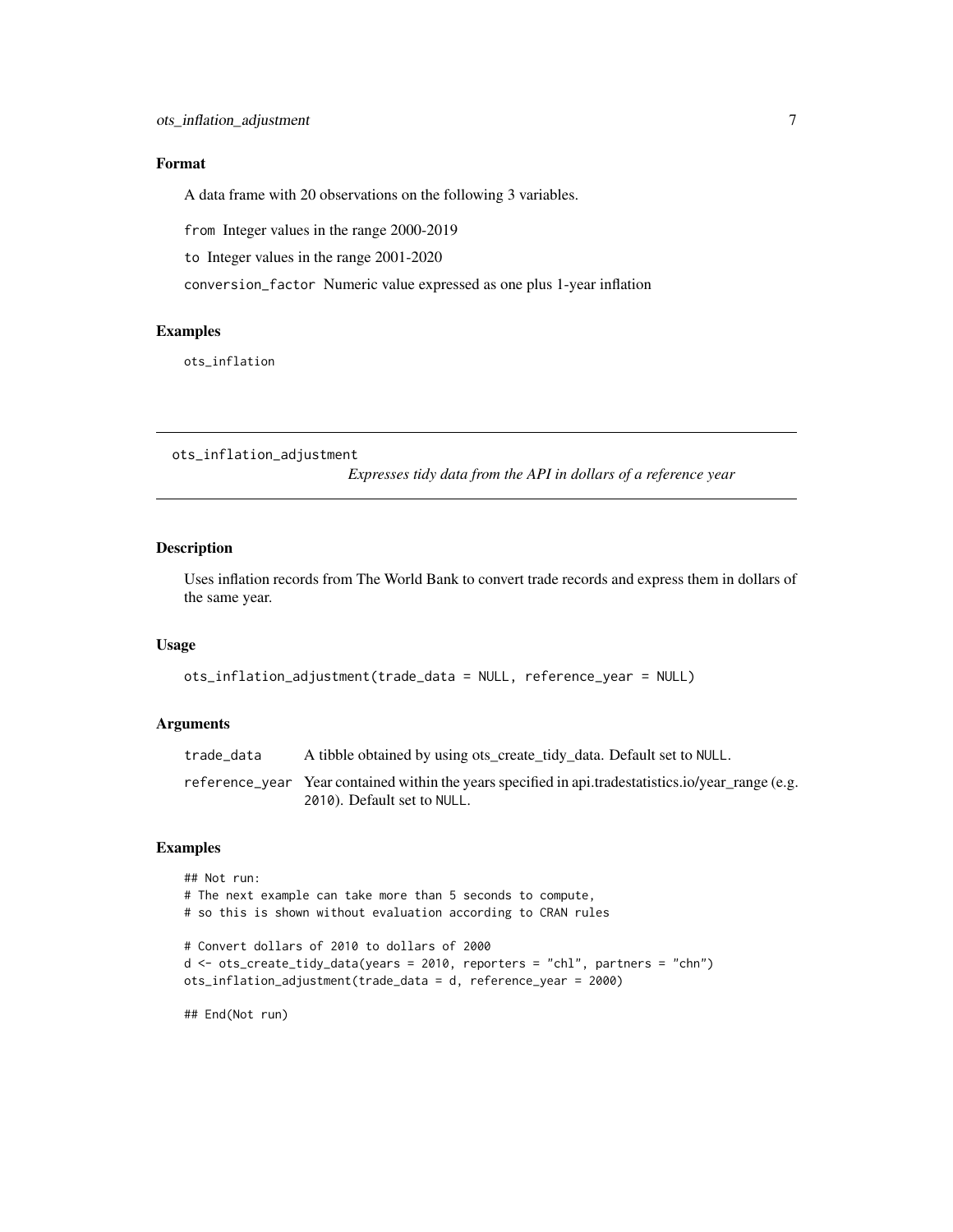<span id="page-7-0"></span>

#### Description

Provides official section names taken from the United Nations official sources but the colors are absolutely unofficial and based of what I consider a good palette for 22 sections  $(21 + 1$  for unspecified products). This data is not used by the functions provided within this package and is provided as reference.

#### Usage

ots\_sections\_colors

#### Format

A data frame with 22 observations on the following 2 variables.

section\_fullname\_english Section name (e.g. 'Live animals and animal products') section\_color Section hex color (e.g. "#74c0e2")

#### Examples

ots\_sections\_colors

ots\_tables *Available tables in the API*

#### Description

A table describing existing API tables with both description and source. This data is used by the functions provided within this package to validate user parameters.

#### Usage

ots\_tables

#### Format

A data frame with 12 observations on the following 3 variables.

table Table name description Description of table contents source Source for the data (OTS tables are processed after UN Comtrade raw data)

#### Examples

ots\_tables